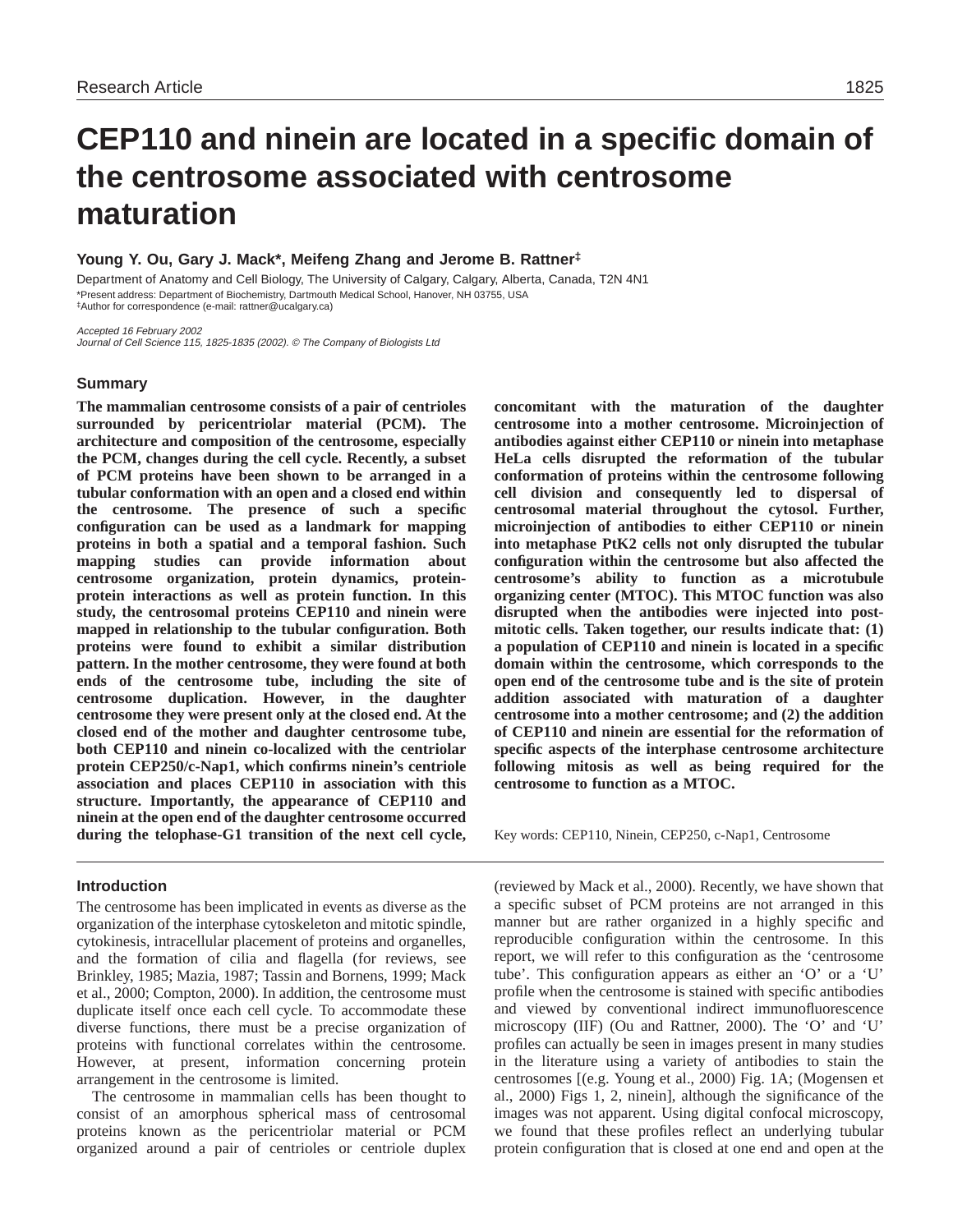other (Ou and Rattner, 2000). The centriole proteins CEP250/c-Nap1 and Nek2, which have been shown to associate specifically with the proximal ends of both mother and daughter centrioles (Fry et al., 1998), have been mapped to the closed end of the tube, suggesting that the centriole is preferentially placed towards this end of the tube. Recently, using immuno-electron microscopy, we have found that the parental centriole actually occupies most of the tube lumen. Thus, the tube represents an arrangement of a subset of PCM proteins surrounding the parental centriole (Y.Y.O. and J.B.R., unpublished).

Centrosome duplication usually occurs at the open end of the centrosome tube although occasionally it can also be seen at other sites along the side of the mother centrosome tube. Since centrosome duplication occurs at the site of the daughter centriole duplex, this variation in the duplication sites may reflect the movement seen between parent and daughter centrioles that has been detected in living cells (Piel et al., 2000). Importantly, the tubular configuration of this subset of proteins is duplicated in concert with centrosome duplication. Thus, the ability to visualize the tubular configuration can be used as a light microscope landmark from which individual centrosomal proteins can be mapped both spatially and temporally during centrosome duplication and the cell cycle. Such data may provide insights into the protein dynamics, protein-protein interactions, and protein functions within the centrosome. Furthermore, it may also allow the determination of the precise effects on centrosome structure and duplication of experimental alterations in the abundance of specific proteins. In this study, we carried out fine-mapping and functional studies of two centrosomal proteins CEP110 and ninein.

CEP110 is a novel centrosomal protein that was identified in our laboratory by screening a human cDNA expression library using a centrosome-reactive human autoimmune serum (Guasch et al., 2000). A portion of the gene encoding CEP110 was found to be fused in-frame with a portion of the gene that encodes the protein kinase domain of a receptor tyrosine kinase for the fibroblast growth factor (FGFR1) in a myeloproliferative disorder associated with the chromosomal translocation t(8;9)(p12:q33) (Guasch et al., 2000). The finding that the chimeric CEP110-FGFR1 protein has a constitutive kinase activity led to the proposal that the malignancy that arises from the CEP110-FGFR1 translocation may involve a combination of constitutive activity of the FGFR1 kinase domain and the disruption of normal centrosomal function due to the alteration of the CEP110 protein.

Conventional IIF using antibodies raised against CEP110 suggests that CEP110 has a unique cell-cycle-dependent distribution when compared with most other centrosomal proteins (Guasch et al., 2000). CEP110 is detected in the G1 centrosome. However, following centrosome duplication and separation, CEP110 is observed in association with only one of the two centrosomes, presumably the mature one. This pattern persists until the onset of prophase, at which time CEP110 is also detected at the second centrosome. Whereas many centrosomal proteins such as pericentrin and γ-tubulin rapidly accumulate at the centrosome as the cell approaches mitosis (Dictenberg et al., 1998; Khodjakov and Rieder, 1999), CEP110 declines at this time and reappears during the transition from telophase to G1. The distinctive distribution pattern of CEP110 led us to speculate that this protein may have a function in early centrosome organization and in centrosome maturation.

To obtain more information about the role of CEP110 within the centrosome, we fine-mapped its location within the centrosome during the cell cycle. We show that CEP110 was associated with both the open and the closed ends of the tubular conformation of the mother centrosome at G1. Subsequently, CEP110 was also present at the region where the onset of centrosomal duplication occurs. In daughter centrosomes with a complete tubular configuration of proteins, CEP110 was present only at the closed end. We compared the distribution of CEP110 to that of other centrosomal proteins and found that ninein mapped to regions similar to those of CEP110. Ninein is a coiled-coil protein of 220-240 kDa (Bouckson-Castaing et al., 1996; Hong et al., 2000) that previously has been localized to the centrioles and shown to function as a microtubule minusend capping and anchoring protein (Piel et al., 2000; Mogensen et al., 2000). The cDNA encoding the human homologue of ninein was initially identified in our laboratory while screening a cDNA expression library with the autoimmune serum M4491 (Mack et al., 1998). The present study indicates that both CEP110 and ninein appeared at the open end of the daughter centrosome tube only after cell division, when the daughter centrosome started to function as a mother centrosome. The change in distribution of these two proteins following cell division suggests that protein addition at the open end of the centrosome tube is a hallmark of centrosome maturation. In addition, both proteins co-localized with the centriolar protein CEP250/c-Nap1 (Mack et al., 1998; Fry et al., 1998; Ou and Rattner, 2000) at the closed end of the centrosomal tube, which suggests that both CEP110 and ninein are associated with the centrioles in both mother and daughter centrosomes. Finally, microinjection of antibodies against CEP110 into HeLa cells at metaphase disrupted the reassembly of the tubular configuration of proteins within the centrosome seen throughout interphase, prevented the centrosomal localization of many centrosome proteins, and interfered with the centrosome's ability to function as a MTOC. Centrosomal architecture was not disrupted if antibodies were microinjected into cells with fully formed centrosomes but the MTOC function of the centrosomes was disrupted. Taken together, our findings suggest that protein addition at the open end of the tubular configuration of the daughter centrosome is required for the completion of centrosome maturation. Furthermore, both CEP110 and ninein are required for the reformation of the tubular configuration of proteins within the centrosome following cell division as well as being required for the centrosome to function as a MTOC.

#### **Materials and Methods**

#### Cell culture

HeLa cells were cultured in J-MEM medium (Gibco/BRL) supplemented with 10% fetal calf serum (Gibco/BRL) and  $1\times$ antibiotics at 37°C in 5% CO2. PtK2 cells were grown in D-MEM (Gibco/BRL) supplemented with 10% fetal calf serum and 0.1 mM non-essential amino acids. Cells were either grown on coverslips or harvested by mechanical release from the tissue culture substrate and re-grown on coverslips in fresh medium for 4 hours prior to use. For microinjection experiments, cells were collected by trypsin/EDTA (Gibco/BRL) treatment and re-grown overnight on coverslips in fresh medium.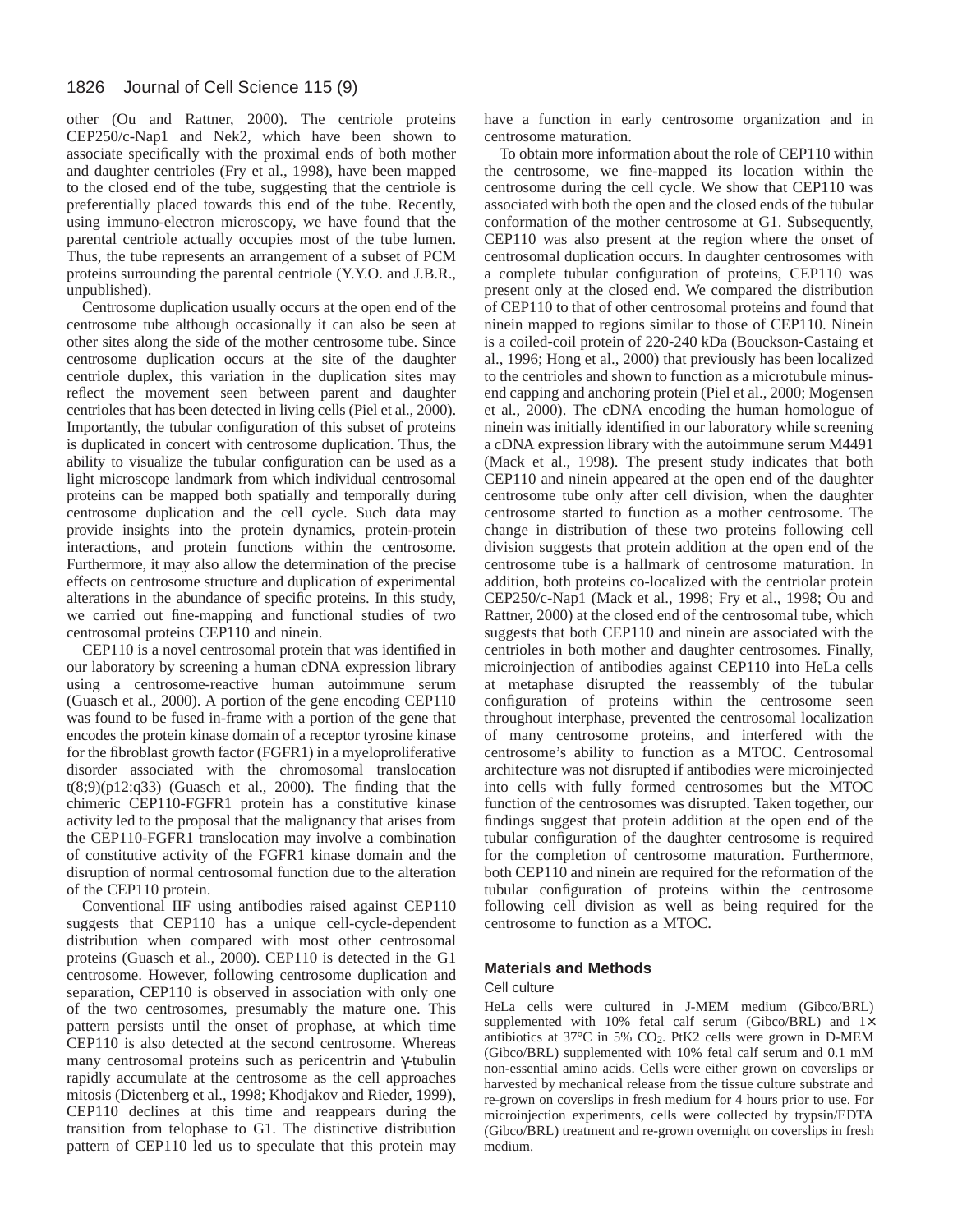# Centrosome structure and function 1827

**Fig. 1.** Typical views of the centrosomes as seen at different time points during the cell cycle when stained by an autoimmune serum (for details, see Ou and Rattner, 2000). (A-C) Diagrammatic representation of the centrosome before duplication (A), the centrosome in the process of duplication (B), and the centrosomes after duplication and separation (C). Arrowheads denote the site from which a new tubular centrosome (daughter centrosome) is formed. The upper panel shows the 3D view of the centrosome. The lower panel illustrates both longitudinal and crosssectional views of the centrosome tube shown at the upper panel. CV, crosssectional view; LV, longitudinal view. Note that the longitudinal view represents the middle sections whereas the cross-sectional view represents the top end of the centrosome tube. (D-F) Overlay of whole cell DIC images and the fluorescent centrosomes (red



spots) in HeLa cells at the cell cycle stages G1 (D), S (E) and G2 (F). The inserts show high magnification views of centrosomes from the corresponding cells. Note the centrosomes seen at D-F provide the basis for the diagrammatic views of the centrosomes shown in A-C. Bar, 10 µM (for DIC images only).

#### Antibodies

The centrosome-reactive autoimmune serum M4491 was obtained from the serum bank of the Advanced Diagnostic Laboratory at the University of Calgary. Characterization of this serum has been reported previously (Mack et al., 1998; Ou and Rattner, 2000). Anti-CEP110 antibodies were generated by immunizing rabbits with the recombinant protein as previously described (Guasch et al., 2000). Anti-ninein and anti-CEP250/c-Nap1 antibodies have been described previously (Ou and Rattner, 2000). All the antibodies were affinitypurified as described previously (Guasch et al., 2000) and their specificities were confirmed by western blot analysis using whole cell extracts of HeLa cells (Mack et al., 1998; Guasch et al., 2000; Ou and Rattner, 2000). Anti-pericentrin antibodies were purchased from Babco (Richmond, CA). Anti-γ-tubulin antibodies were purchased from Accurate Chemical & Scientific Corp. (Westbury, NY).  $Cy<sup>3</sup>$ -, Cy5- and Alex488-labelled secondary antibodies were purchased from Jackson ImmunoResearch (West Grove, PA), Sigma (St Louis, MO) and Molecular Probes (Eugene, OR), respectively.

#### Microinjection protocol

Microinjections were performed under phase contrast using a Leitz microinjector. All antibodies and normal control sera were diluted in sterile Dulbecco's phosphate buffered saline (D-PBS). For control experiments, nonspecific rabbit or mouse IgG (protein A sepharosepurified) were diluted to  $1.5 \mu g/\mu l$  and the normal pre-immune rabbit or mouse sera were diluted at 1:5 in D-PBS. Antibodies specific to both CEP110 and ninein were diluted with D-PBS and used at a final concentration of 1.5  $\mu$ g/ $\mu$ l. In some experiments, the injected cells were incubated with 0.1 µg/ml of Colcemid (GibcoBRL) and then reversed from the Colcemid block by washing three times and incubating with Colcemid-free medium until fixation.

## Digital confocal microscopy and deconvolution

Digital confocal microscopy (immunofluorescence microscopy in conjunction with digital optical sectioning) was performed as described

previously (Ou and Rattner, 2000). Briefly, images were obtained by using the Leica PL APO 100×/1.40-0.7 oil objective lens and a 1.995× magnification tube attached to a CCD camera. Deconvolved images were obtained using Vaytek (Fairfield, IA) Digital Confocal Microscope 4.0 for DOS software. The deconvolved images were rescaled to cover the entire 255-value gray range (Hendzel et al., 1998). The images were further processed and aligned using Adobe PhotoShop 5.0. In some cases, whole cell images were taken using DIC microscopy to illustrate the position of the centrosome(s) within the cells.

# **Results**

## CEP110 maps to two regions of the centrosome

Staining the centrosomes with a human autoimmune serum that is reactive to a family of centrosomal proteins (M4491) or monospecific antibodies against particular centrosomal components allows the visualization of the tubular configuration of proteins within the centrosome (Ou and Rattner, 2000). Fig. 1A-C summarizes the types of images typically seen for unduplicated centrosomes (Fig. 1A), centrosomes in the process of duplication (Fig. 1B) and centrosomes that have duplicated and separated (Fig. 1C) (Ou and Rattner, 2000). These representations are based on the findings that centrosomes display either an 'O' or a 'U' profile, which represents the cross-sectional and longitudinal views of a closed tube, respectively (Ou and Rattner, 2000). To provide a context for these images, Fig. 1D-F shows low magnification overlays of whole cell DIC images and the fluorescent images (red) of the centrosomes in HeLa cells at the cell cycle stages G1 (Fig. 1D), S (Fig. 1E) and G2 (Fig. 1F). Inserts show high magnification views of the centrosomes from these cells. Such images provide the basis for the three types of centrosome profiles illustrated in Fig. 1A-C.

To fine-map the distribution of CEP110 prior to the onset of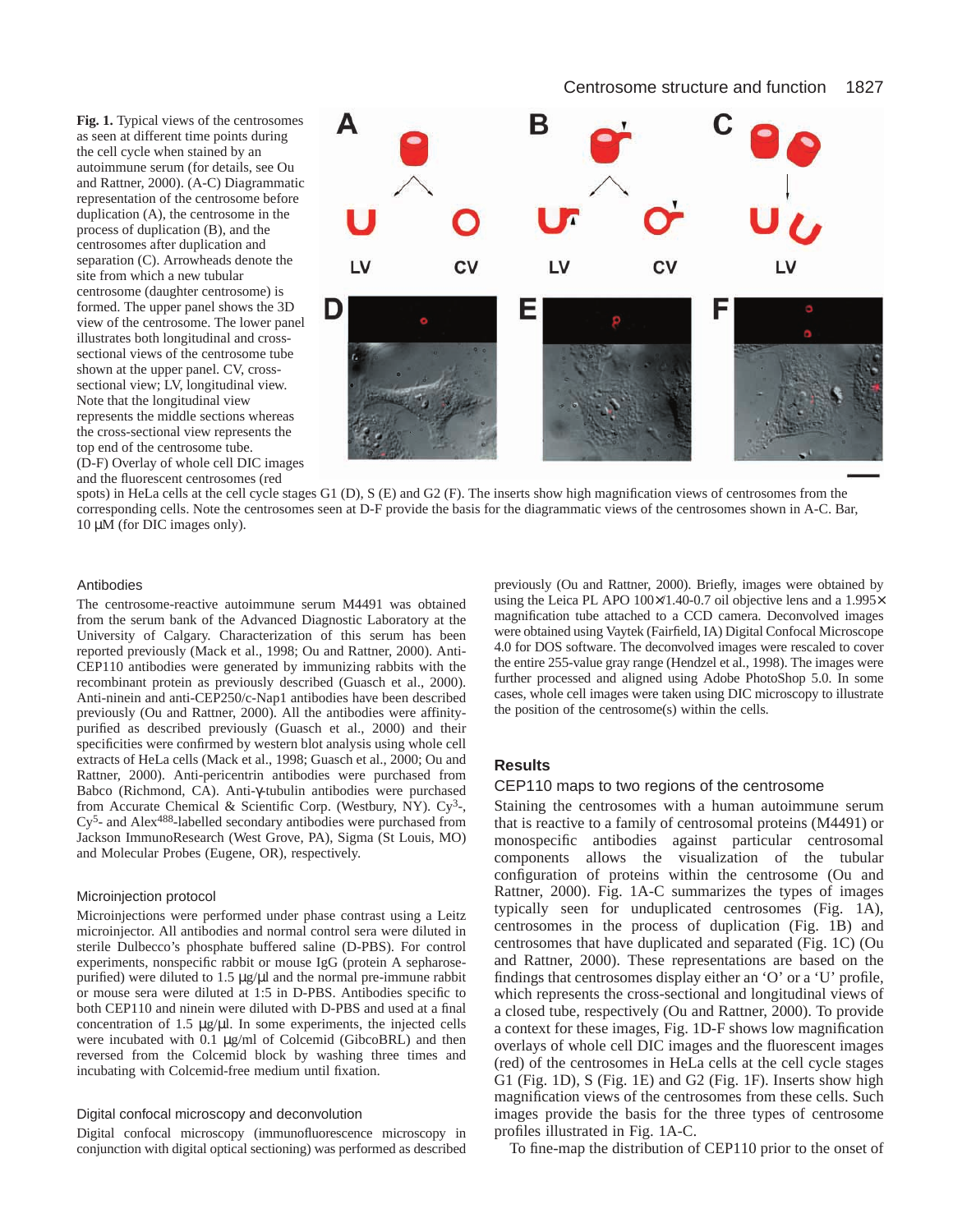centrosome duplication, mitotic cells were collected by selective detachment, re-plated onto coverslips and incubated for 4 hours prior to use. The G1 status of the cells was confirmed by co-staining the cells with an antibody against CENP-F as described previously (Ou and Rattner, 2000). In unduplicated mother centrosomes, CEP110 was observed at two regions with respect to the centrosome tube, one at the closed end and the other at the open end (Fig. 2a). Staining at the open end of the tube appeared as two foci in optical sections passing longitudinally through the centrosome tube (Fig. 2a) and as an 'O' profile in cross-sectional views of this region. These images indicate that, in addition to the closed end, CEP110 is distributed within a narrow ring at the open end of the tube (Fig. 2b).

In random cultures, centrosomes initiating duplication can be identified by the appearance of a structure at the margin of

the centrosome (Ou and Rattner, 2000). When cells displaying this stage of duplication were stained for CEP110, this protein was found at the site of duplication (Fig. 2c,d) as well as at the open and closed ends of the mother centrosome tube as described above (Fig. 2c,d). CEP110 was localized to a single site within the daughter centrosome throughout the centrosome duplication process. Thus, in late S phase cells that had two separated centrosomes, the mother centrosome had two regions of CEP110 staining, whereas the daughter centrosome had only one site (Fig. 2e). These observations indicate that CEP110 is a component of the closed end of the centrosome tube in both the mother and daughter centrosomes but it populates only the open end of the mother centrosome tube.

## A population of CEP110 co-localizes with the centriole component within the centrosome

In our previous study, we demonstrated that the centriole components CEP250/c-Nap1 and Nek2 are usually located at the closed end of the mother centrosome tube and also at the closed end of the daughter centrosome tube with a complete tubular configuration (Ou and Rattner, 2000). Further, we showed that, following centriole separation at G1-S, the daughter centriole moves along the mother centrosome and comes to reside at the site of centrosome duplication (Ou and Rattner, 2000). Since a subset of CEP110 reactivity was also found at these locations, we next determined whether CEP110 colocalizes with the centrioles by triple-staining cells with the autoimmune serum M4491, the antibody to CEP110 and an antibody to CEP250/c-Nap1 [a protein confined to the centrioles (Mack et al., 1998; Fry et al., 1998; Ou and Rattner, 2000)]. Fig. 3 illustrates that CEP110 co-localized with CEP250/c-Nap1 at the site of the centriole component in the mother centrosome (Fig. 3a,b, arrowhead). This relationship is also seen at the site of the centrioles in the forming daughter centrosome (Fig. 3a, arrow) and daughter centrosomes with a fully-formed daughter centrosome tube (Fig. 3b, arrow). These observations indicate that CEP110 is a centriole-associated protein.

# Ninein and CEP110 co-localize to similar centrosomal domains

The distribution of the centrosomal protein ninein during the cell cycle (Piel et al., 2000; Mogensen et al., 2000), as well as our preliminary mapping data using antibodies to centrosomal proteins (Ou and Rattner, 2000), suggested that ninein might have a localization within the centrosome similar to that of CEP110. Recently, ninein has been found, by immunofluorescence, to associate primarily with the mother centriole and has been localized, by immunoelectron microscopy, to both the appendages associated with the mother centriole and to the minus ends of microtubules (Piel at al., 2000; Mogensen at al., 2000).

We examined the distribution of ninein within the tubular configuration of the centrosome during the cell cycle, and found that ninein and CEP110 localized to similar sites (Figs



**Fig. 2.** Localization of CEP110 within the centrosome tube. HeLa centrosomes were stained with the autoimmune serum M4491 (red) and an anti-CEP110 antibody (green). The diagram on the left shows the views of the centrosomes seen in the images on the right. (a,b) The centrosomes before duplication. (c,d) The centrosomes in the process of duplication. (e) The centrosomes after duplication and separation. The arrow denotes the mother centrosomes when the centrosome is still in the process of duplication (c,d) or when duplication and separation are completed (e). The arrowhead denotes the daughter centrosomal bud (c,d) or the fully-formed daughter centrosome (e). Bar, 5 µM.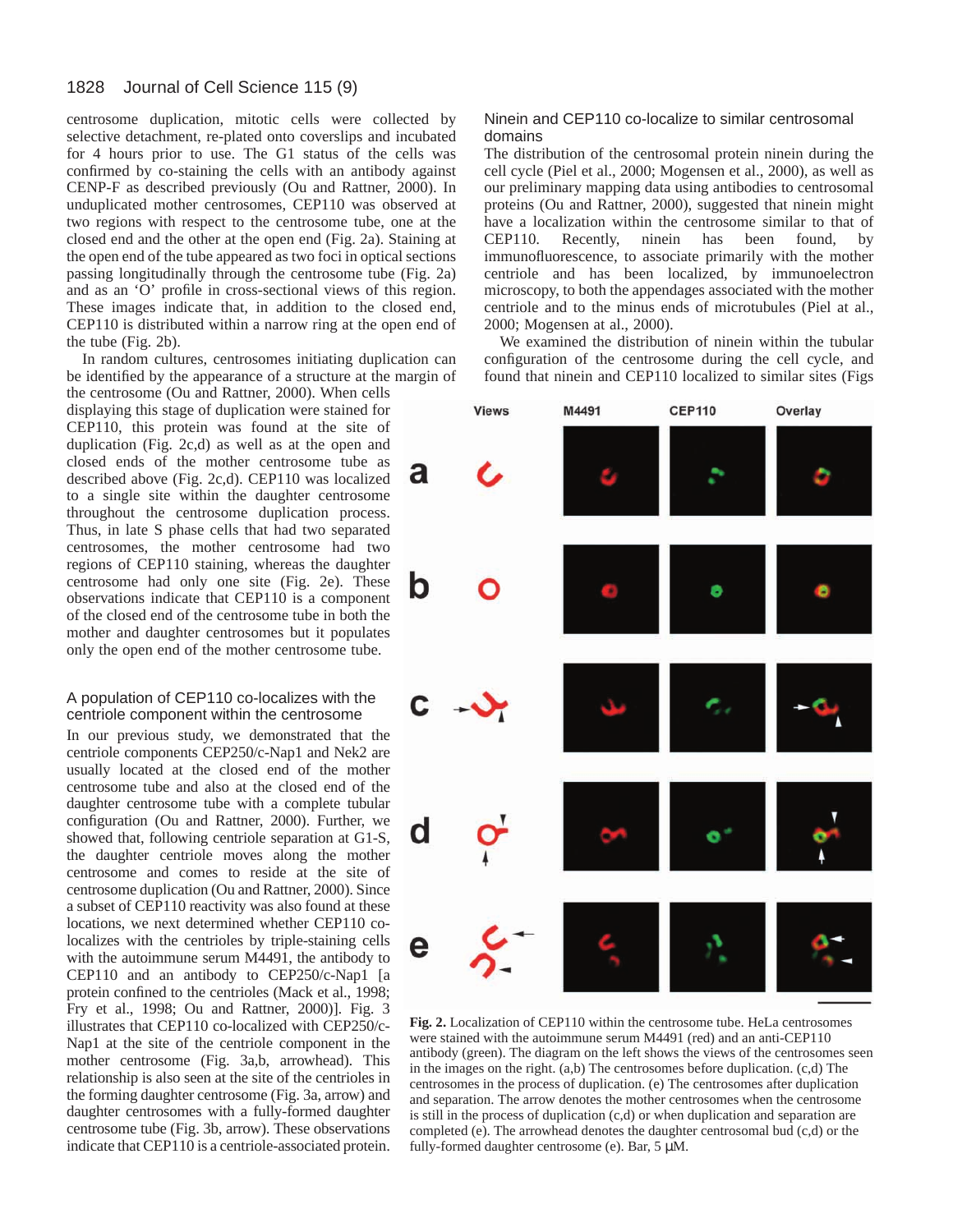

**Fig. 3.** The relationship between CEP110 and Cep250/c-Nap1. HeLa centrosomes were triple-stained with the autoimmune serum M4491 (red), the anti-CEP110 antibody (purple) and an antibody against the centriolar protein Cep250/c-Nap1 (green). (a) Centrosome in the process of duplication. (b) Centrosomes after duplication and separation. The diagrams on the left illustrate the views of the centrosomes seen in the images. The arrow denotes the co-localization of CEP110 and Cep250/c-Nap1 at the daughter centrosomal bud (a) or the well-formed daughter centrosome tube (b). The arrowhead points to the co-localization of the two proteins at the mother centrosomes when centrosome duplication is still going on (a) or after duplication and separation (b). Bar,  $5 \mu M$ .

4, 5). Thus, both CEP110 and ninein mapped to the site of CEP250/c-Nap1 in the centriole of mother, daughter and duplicating centrosomes, as well as being located within a ring at the open end of the tube in mother centrosomes. Interestingly, when the open end of the tube was visualized in cross-section, CEP110 was positioned closer to the central lumen of the centrosome, while ninein was more abundant at the periphery of the tube (Fig. 5). These observations indicate that, although CEP110 and ninein display similar staining patterns at the open end of the a centrosome, these two proteins localize to distinct subdomains.

# Microinjection of anti-CEP110 or anti-ninein antibodies into metaphase HeLa cells disrupts the reassembly of the centrosome

The tubular configuration of a subset of proteins within the centrosome is reassembled at the end of mitosis, at which time CEP110 appears at the open end of the daughter centrosome. If CEP110 is required during the post-mitotic reassembly of the centrosome, we would expect to see abnormal organization of proteins within the centrosome in cells where the CEP110 distribution is perturbed. To test this hypothesis, we microinjected

**Fig. 4.** The distribution of ninein within the centrosome tube. The centrosomes were stained with the autoimmune serum M4491 (red) and the anti-ninein antibody (green). The diagrams on the left illustrate the views of the centrosomes seen in the images. (a,b) Centrosomes before duplication. (c,d) The centrosomes in the process of duplication. (e) The centrosomes after duplication and separation. The arrow points to the mother centrosome when the centrosome is in the process of duplication (c,d) or duplication is completed (e). The arrowhead denotes the daughter centrosomal bud (c,d) or the well-formed daughter centrosome (e). Bar, 5 µM.

anti-CEP110 antibodies into metaphase HeLa cells and examined the centrosome morphology in cells that had been fixed at 6, 12 and 24 hours following microinjection, and stained with the autoimmune serum M4491 as well as with Alexa488-labelled anti-rabbit secondary antibody to visualize

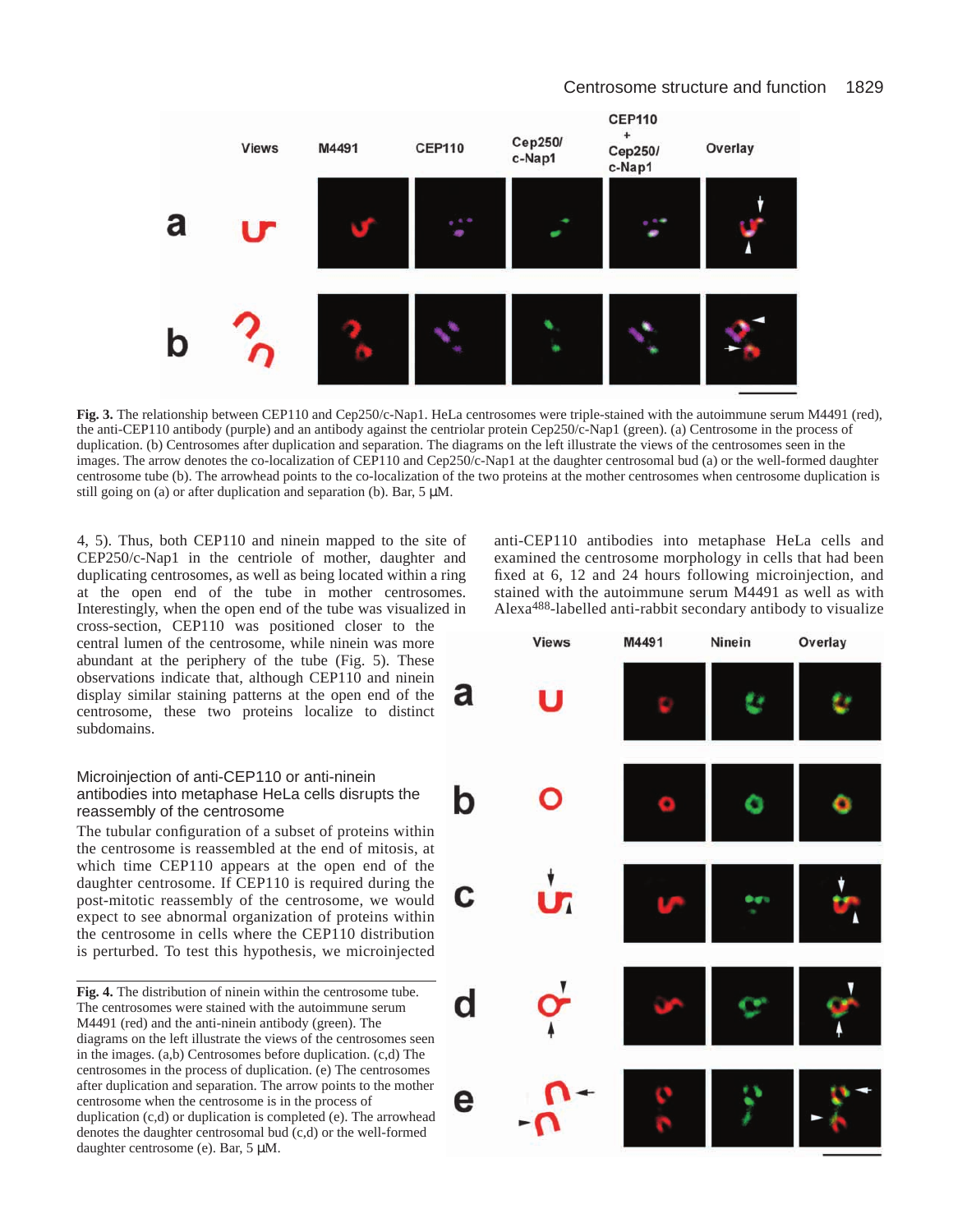

cells that were microinjected. Control cells were injected with pre-immune serum or protein A-affinity purified rabbit immunoglobins. At each time point, aberrant centrosome tube morphology could be observed in cells that had been injected with the anti-CEP110 antibodies (e.g. Fig. 6a-c). At 24 hours after microinjection, 17% (*n*=42) of cells had multiple foci of centrosomal proteins scattered in the cytoplasm (Fig. 6a), 26% had incompletely formed or irregularly shaped centrosome tubes (Fig. 6b) and the remainder, 57%, had a normal or nearly normal tubular conformation (Fig. 6c). Interestingly, in a majority of the injected cells, the staining intensity with M4491 appeared weaker than that in sham-injected control cells (compare Fig. 6c and d). In cells microinjected with control antibodies (*n=*60), more than 95% of cells had centrosomes with a normal tubular morphology (e.g. Fig. 6d). Microinjection of metaphase HeLa cells (*n=*28) with anti-ninein antibodies resulted in defects in centrosome tube assembly that were comparable with those obtained in the anti-CEP110 injected cells (data not shown).



**Fig. 6.** Microinjection of anti-CEP110 antibodies into mitotic HeLa cells disrupts the centrosome reassembly following mitosis. The cells were fixed at 24 hours after the injection and stained with the autoimmune serum M4491. (a-c) Centrosome morphology in cells injected with the anti-CEP110 antibody. (d) Centrosome morphology in cells injected with the nonspecific IgG. Bar, 5 µM.

**Fig. 5.** Co-localization of CEP110 and ninein. The centrosomes were co-stained with anti-CEP110 (green) and anti-ninein (red) antibodies. The diagrams on the left illustrate the views of the centrosomes seen in the images. (a) The centrosome before duplication. (b,c) The centrosomes in the process of duplication. (d) The centrosomes after duplication and separation. The arrow points to the mother centrosome when the centrosome is in the process of duplication (b,c) or duplication is completed (d). The arrowhead denotes the daughter centrosomal bud (b,c) or the well-formed daughter centrosome (d). Bar, 5  $\mu$ M.

We also injected anti-CEP110 antibodies into early interphase cells that were connected by an intercellular bridge but had a reformed nucleus. In this case, more than 95% (*n=*40) of the injected cells had centrosomes with a normal tubular morphology when examined at 6 and 12 hours after injection (e.g. Fig. 9e,f). These results were comparable with those obtained from sham-injected cells (data not shown). We conclude that both CEP110 and ninein are required for the reassembly of the centrosome following mitosis. Further, although antibody injection can disrupt centrosome tube reassembly following mitosis, it is ineffective in disrupting mature centrosomes or inhibiting centrosome duplication.

# Disruption of centrosome organization following the injection of anti-CEP110 antibodies affects the localization of a number of centrosomal proteins

The finding that the tubular configuration within the centrosome is disrupted following the injection of anti-CEP110 antibodies raises questions as to the fate of specific centrosomal components under these conditions. To address this question, HeLa cells injected with anti-CEP110 antibodies at mitosis were fixed 24 hours post injection and triple-stained with the autoimmune serum M4491, a secondary antibody (against anti-CEP110 antibody to reveal the injected cells) and each of the following antibodies: anti-CEP250/c-Nap1, anti-pericentrin, anti-γ-tubulin and anti-ninein antibodies. The results demonstrated that, in cells in which the assembly of the tubular configuration of a subset of proteins within the centrosome was disturbed, all these centrosomal components (CEP250/c-Nap1, pericentrin, γ-tubulin and ninein) were dispersed in the cytosol (e.g. Fig. 7).

# Injection of anti-CEP110 or anti-ninein antibodies into PtK2 cells affects the microtubule organizing ability of the centrosome

Our results indicated that the presence of both CEP110 and ninein are required for the proper reassembly of the tubular configuration of the centrosomes and consequently the localization of specific centrosomal proteins to the G1 centrosome. To determine whether the absence of CEP110 and ninein also affects the ability of the G1 centrosomes to function as a discrete MTOC, we assayed for microtubules in PtK2 cells following antibody injection using two protocols. In the first protocol, mitotic or post-mitotic cells were injected with either anti-CEP110 or anti-ninein antibodies, fixed 6 hours postinjection and stained with an anti-β-tubulin antibody. In the second protocol, the cells were injected in the same manner,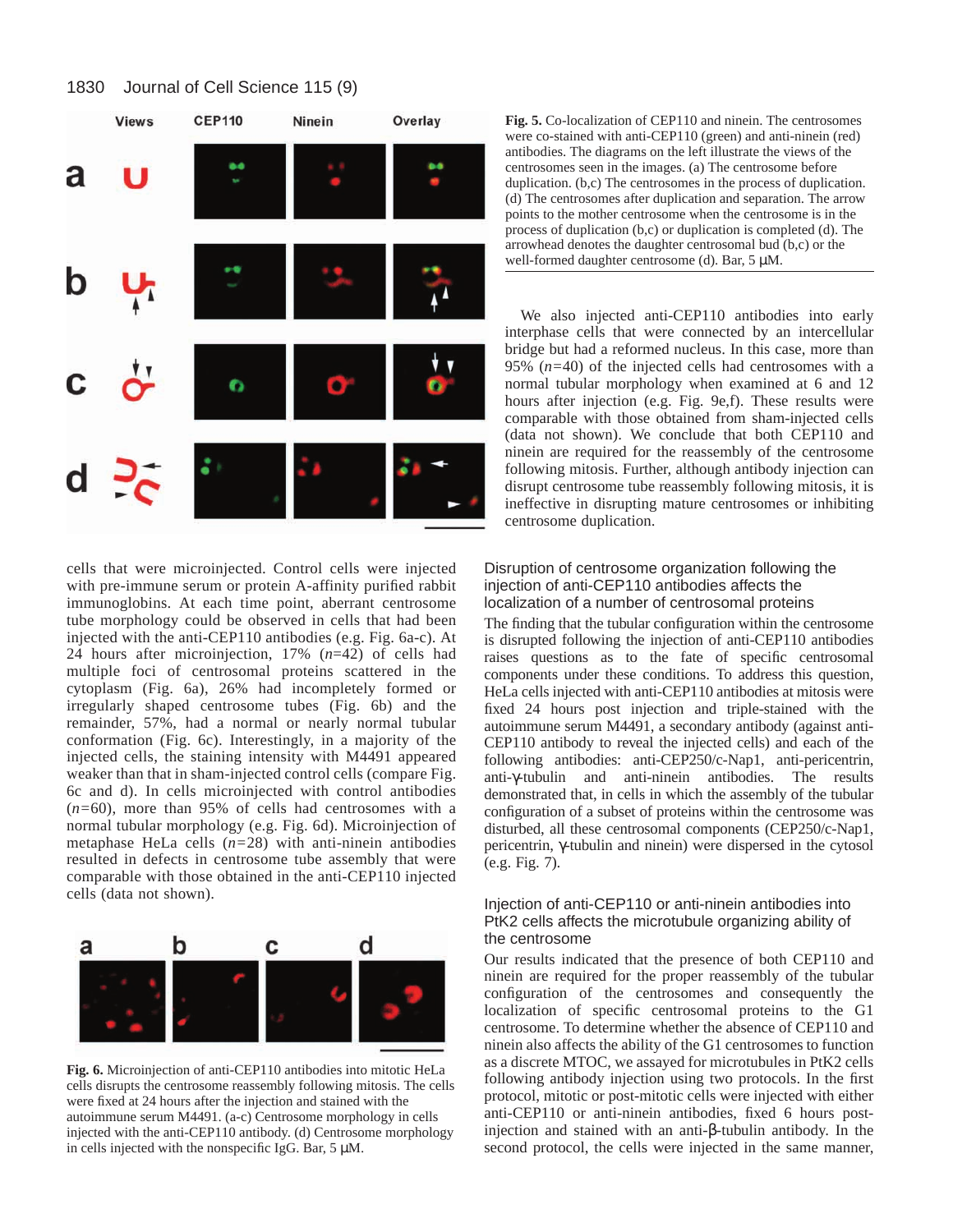# Centrosome structure and function 1831



**Fig. 7.** Comparison of control and CEP110 injected cells stained with M4491 for the centrosome and an antibody to ninein. The CEP110-injected cells shows a disrupted centrosome tube organization as well as a dispersed ninein distribution. Bar, 3 µM.

but 0.1 µg/ml of colcemid was added to the culture 6 hours after the injection. The cells were incubated for 60 minutes at 37°C in the presence of the drug. Subsequently, the drug was removed from the culture by washing with fresh medium and incubating for an additional 20 minutes before fixation. The

cells were then stained with the antiβ-tubulin antibody. The drug treatment protocol was used to ensure that any microtubules detected upon fixation were formed subsequent to antibody injection. The results were comparable using both protocols and either anti-CEP110 or anti-ninein antibodies (Figs 8, 9). When mitotic cells were used, microtubule

**Fig. 8.** Loss of centrosome MTOC function in PtK2 cells injected with anti-CEP110 antibodies at mitosis. Control, cells injected with normal serum (a,b); CEP110, cells injected with anti-CEP110 antibodies (c,d). (a,c) The injected cells revealed by staining with secondary antibodies. (b,d) The injected cells were stained with anti-β-tubulin antibodies to illustrate microtubules. Arrows denote microtubule nucleation from the centrosomes in the control cells. (Inset) Higher magnification of the centrosome from the upper cell. The arrowhead points to microtubules. Panel b has been printed with high contrast to better illustrate the microtubules growing from the centrosome. Abundant microtubules are present in the cytoplasm of control cells and increase over time following drug reversal. Bar, 10 µM.

formation at the centrosomes was observed in cells injected with normal serum (Fig. 8a-b). However, no localized microtubule formation was detected in cells injected with anti-CEP110 antibodies (Fig. 8c-d). Similarly, post-mitotic cells injected with anti-ninein antibodies also showed altered MTOC

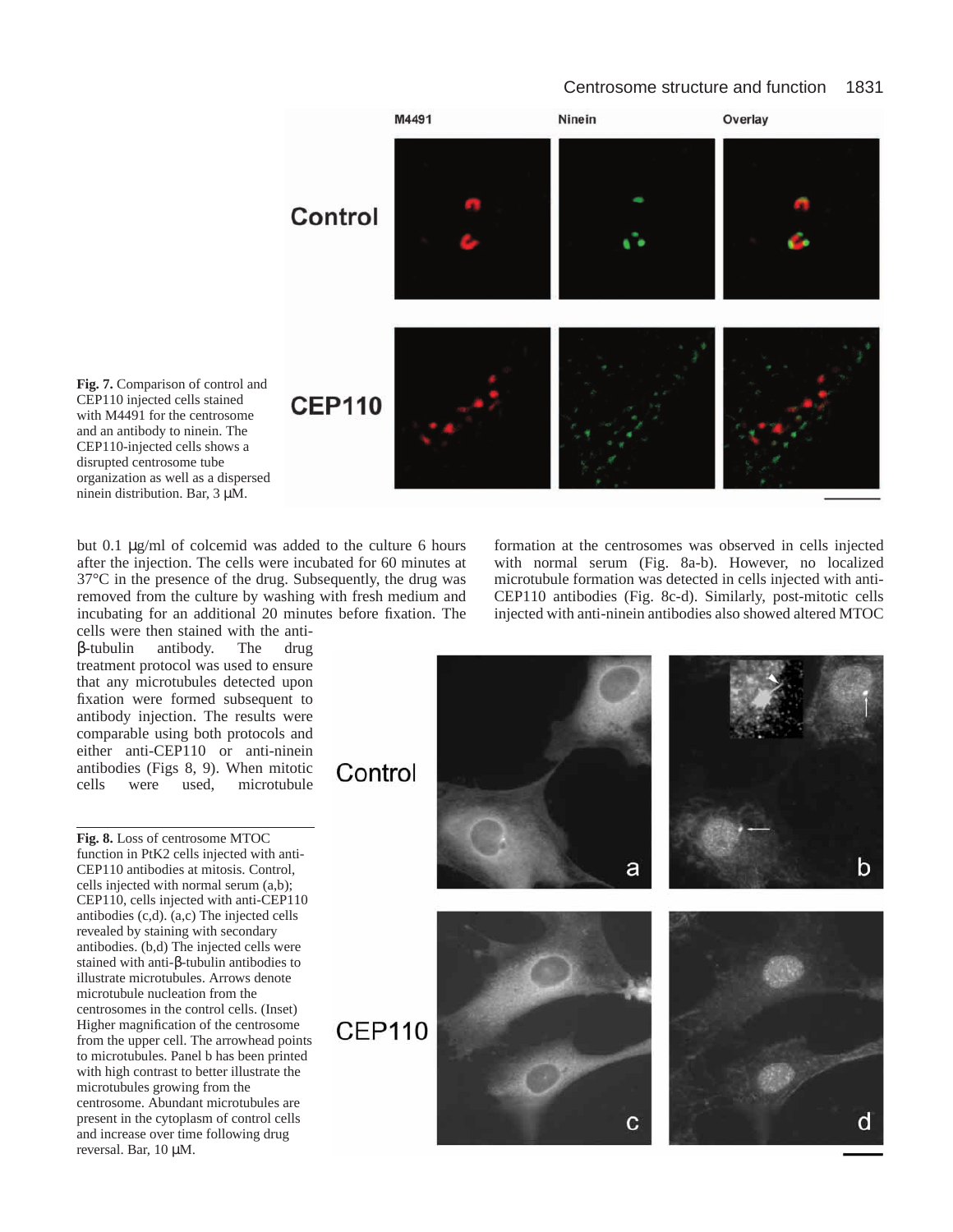

function (Fig. 9). We conclude that the presence of CEP110 and ninein are essential not only for the organization of the daughter centrosomes following mitosis but also for the centrosome's ability to function as a MTOC.

# **Discussion**

Understanding the structural-functional correlates that exist within the centrosome requires a detailed knowledge of the placement, interactions and dynamics of centrosomal components. Such information has historically been obtained using conventional immunoelectron microscopy techniques. However, such studies have been limited by the inability to visualize the full extent of the centrosome in conventional thin sections. Our approach has been to exploit our ability to visualize a tubular conformation of a subset of proteins within the centrosome by using this conformation as a reference for the localization of other proteins. This approach allows the identification of protein-protein relationships in a manner that **Fig. 9.** Loss of centrosome MTOC function in postmitotic PtK2 cells injected with anti-ninein antibodies. Control, cell injected with normal serum (a,b); ninein, cell injected with anti-ninein antibodies (c-f). (a,c,e) The injected cells revealed by staining with secondary antibodies. (b,d) The injected cells were stained with anti-β-tubulin antibodies to illustrate microtubules. The arrowhead points to microtubules nucleated from the centrosome in the control cell. (f) The injected cell was stained with M4491 for the centrosome. The arrow points to the centrosome. (Inset) Enlarged view of the centrosome. Bar, 10 µM.

previously has not been possible. A summary of our CEP110 and ninein localization results is presented in Fig. 10.

# CEP110 and ninein distribution denotes centriole association and a region associated with centrosome maturation

In this study, we have expanded our previous localization data by mapping CEP110 in relation to the tubular configuration of a subset of proteins within the centrosome. We demonstrated that CEP110 is localized to two regions throughout the life of the mother centrosome, one at the position of the centriole components CEP250/c-Nap1 and Nek2 and another at the open end of the centrosomal tube. Since CEP250/c-Nap1 has been shown to localize to one end of the centriole (Fry et al., 1998), CEP110 must have a similar localization within the centriole. Further, we showed that CEP110 appeared at only one site (the site of CEP250/c-Nap1) within the daughter centrosome from the time of its initial formation until prophase (Fig. 10). Our ability to refine and expand the protein localization data obtained by conventional IIF using the techniques described in this study highlights the usefulness of employing an architectural reference and confocal microscopy to map centrosomal components.

We also investigated the position of ninein with respect to the centrosomal tube. Ninein has previously been shown by immunofluorescence microscopy to be associated primarily with the mother centriole during G1 and both centrioles during S-G2 (Piel et al., 2000). Further, it has been localized to the appendages surrounding the mother centriole and also to the minus-ends of microtubules by immunoelectron microscopy (Mogensen et al., 2000). Ninein, like CEP110, is found at the site of the centriole component CEP250/c-Nap1 in both mother and daughter centrosomes and at the open end of the mother centrosomal tube. Although the detection of ninein in association with centrioles confirms previous findings (Mogensen et al., 2000), this is the first report of ninein at a second site, the open end of the centrosome. It should be noted that the distribution of ninein to two regions of the centrosomes could be seen in previous localization studies as a three-dot pattern (Mogensen et al., 2000), the significance of which was not obvious before our experiments. As shown in our study, one dot maps to the region containing CEP250/c-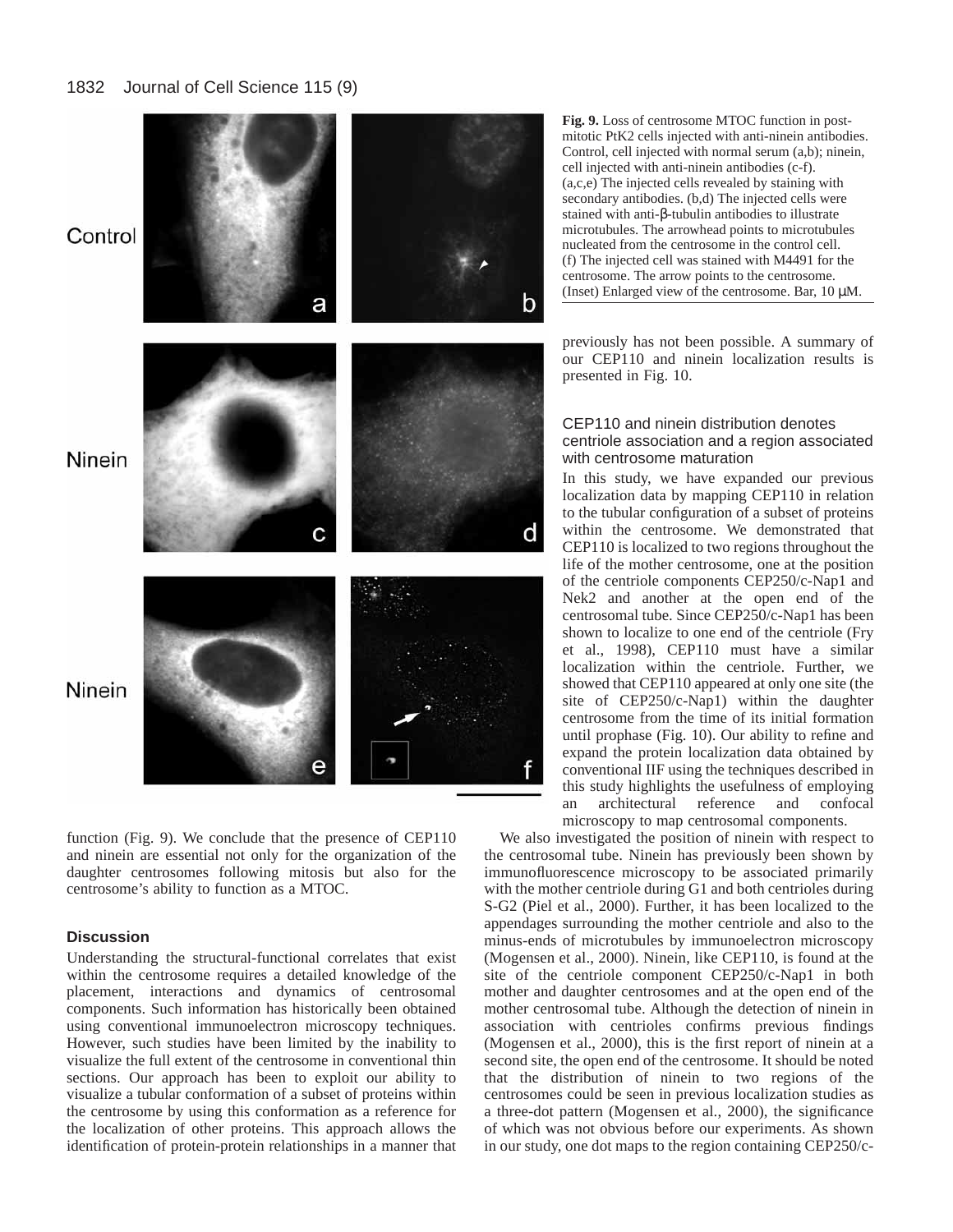

**Fig. 10.** Summary of the distribution of CEP110 and ninein during the cell cycle and their relationship to centrosome duplication. Red, the centrosome tube; green, CEP110 and ninein.

Nap1, while the other two dots map to the open end of the centrosomal tube.

Since both CEP110 and ninein localize to the site of CEP250/c-Nap1 in mother and daughter centrosomes throughout the cell cycle, these two proteins are likely to be constitutive components of this centriole region. Importantly, the addition of these proteins to the open end of the daughter centrosome tube coincides with the transition of the daughter centrosome to a mature centrosome which is capable of duplication and acts as a microtubule organizing center. It is possible that the tubular structure of the daughter centrosome must be opened during mitosis so that CEP110 and ninein can be added and maturation of the centrosome completed (Fig. 10). Thus, our study, for the first time, identifies a specific region of the centrosome that is modified in its protein composition during the process of centrosome maturation, a process that is completed following cell division.

The identification and localization of two populations of both CEP110 and ninein within the centrosome has some functional implications. First, the function of CEP110 and ninein is, at least in part, centriole-based. Second, previous studies have suggested that ninein plays a role in microtubule anchoring at the centriole and acts as a cap for microtubule ends (Mogensen et al., 2000). If so, the presence of ninein at the open end of the centrosomal tube suggests that microtubule anchoring or capping functions may occur within this region as well, at least at some point during the cell cycle. The absence of ninein from the daughter centrosomes would therefore limit their ability to anchor or cap microtubules at the open end of the tube. Such a relationship may explain in part why previous studies (e.g. Piel et al., 2000) failed to identify microtubules in association with immature centrosomes. The observations described here raise the possibility that ninein plays a larger, and perhaps more diverse, role within the centrosome than previously thought, and that this role, in part, is a hallmark of mature centrosomes.

# Centrosome targeting signal and protein association at the centrosome

Protein localization data, such as those presented here, raise important questions about the mechanisms that target proteins to the centrosome and, more specifically, the mechanisms that localize proteins to specific regions within the centrosome. In the search for a centrosomal targeting sequence, Gillingham and Munro identified a 90-residue PACT domain in the centrosomal proteins pericentrin and AKAP450, as well as in two other proteins of unknown function from *Drosophila* and fission yeast (Gillingham and Munro, 2000). This domain was capable of targeting a reporter protein, green fluorescent

protein, to the centrosome. Both pericentrin and AKAP450 are very large proteins predicted to form a coiled-coil over most of their length (Doxsey et al., 1994; Dictenberg et al., 1998; Witczak et al., 1999), and the PACT domain is outside of both their coiled-coil regions and their protein kinase A binding site.

Examination of the protein sequences of CEP110 and ninein failed to reveal the PACT domain. In the case of CEP110, we have previously shown that the centrosome targeting signal is located within one of its coiled-coil regions. This region spans 170 amino acids at the C-terminus and contains a leucine zipper motif (Guasch et al., 2000). Leucine zippers, initially identified in transcription factors, have been shown to mediate homo- or heterodimerization of proteins and to play a role in protein-DNA binding (Landschulz et al., 1988). This motif has also been found to mediate protein-protein interactions in a wide array of proteins and play pivotal roles in regulating the activities of these proteins (e.g. Dubay et al., 1992; Vrana et al., 1994; Park and Seo, 1995; Leung and Lassam, 1998). However, our deletion experiments indicate that, in the case of CEP110, the leucine zipper motif is not sufficient on its own to support targeting of green fluorescent protein to the centrosome, which indicates that flanking amino acids are also involved (Y.Y.O. and J.B.R., unpublished). It is likely that different centrosomal proteins contain different centrosomal targeting motifs. This variation could, for example, explain why some proteins are positioned throughout the entire centrosome (e.g. pericentrin) whereas others are more domainspecific (e.g. CEP110).

The mapping data for CEP110 and ninein reported in this study raises the possibility that they interact in vivo. We have been unable to detect such an interaction using an in vitro TNT and immunoprecipitation assay. However, we did find that both CEP110 and ninein bind to kendrin (Y.Y.O. and J.B.R., unpublished). Thus, these proteins can be added to a growing list of pericentrin/kendrin-binding proteins, which include protein kinase A (Diviani et al., 2000), cytoplasmic dynein (Purohit et al., 1999), pcm-1 (Li et al., 2001), calmodulin (Flory et al., 2000) and γ-tubulin (Dictenberg et al., 1998; Young et al., 2000). Interestingly, we found that it is the centrosomal targeting region of CEP110 that interacts with kendrin, and this is the first motif identified to interact directly with kendrin/pericentrin (Y.Y.O. and J.B.R., unpublished).

# CEP110 and ninein are essential for centrosome assembly following mitosis

Assembly of the tubular architecture within the centrosome occurs twice during the cell cycle: once during centrosome duplication and once following cell division. Our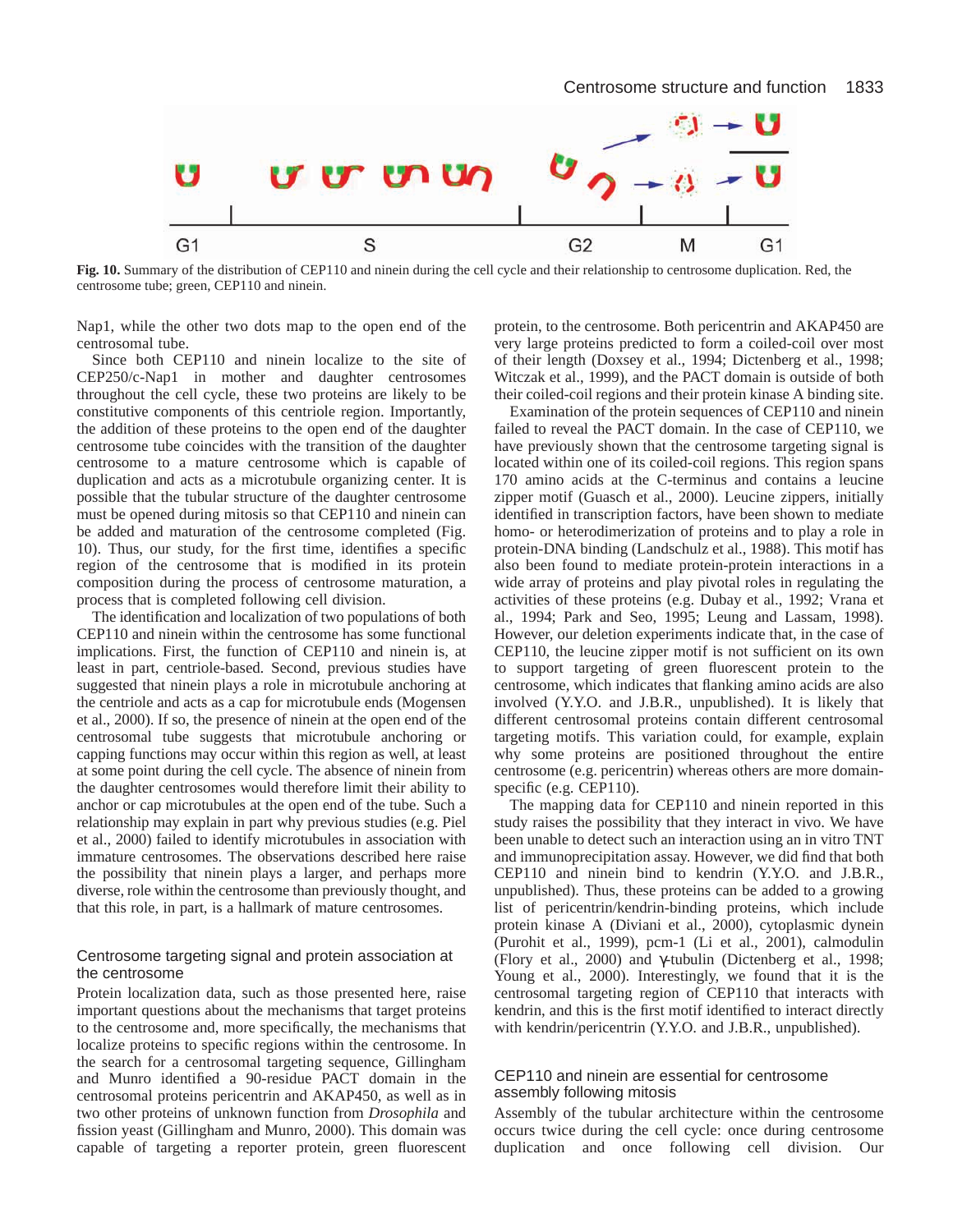microinjection studies clearly indicate that both CEP110 and ninein are required for the reassembly of the tubular architecture of the centrosome following cell division. The findings that CEP110 and ninein are associated with the CEP250/c-Nap1 site within the centrioles when the tubular configuration of the daughter centrosome is established and that neither CEP110 nor ninein is present at the open end of the tubule at this time raise the possibility that this centrioleassociated population of CEP110 and ninein may be especially critical for the assembly of the tubular conformation of proteins. The simple interpretation of our microinjection results is that the microinjected antibodies prevented the centriolar CEP110 and ninein from participating in the normal formation of the tubular architecture of the centrosome. This interpretation is consistent with the observations that the centriole duplex functions to organize a centrosome in some cell types (Bobinnec et al., 1998) (for reviews, see Marshall, 1999; Karsenti, 1999) and that centrosome duplication is initiated at the site of the daughter centriole (Ou and Rattner, 2000). Furthermore, by acting as a microtubule anchoring protein, the centriole-bound CEP110 or ninein may act as a focus for the collection of centrosomal proteins transiting along microtubules. This is supported by our results that show that, in cells injected with an anti-CEP110 antibody, centrosomal material is scattered throughout the cytosol and microtubule assembly at the centrosome is disrupted. Thus, it appears that the assembly of the tubular conformation within the centrosome, centrosome protein clustering, and microtubule formation are interdependent.

Our inability to disrupt the centrosome structure by antibody microinjection at the G1 stage may indicate that both CEP110 and ninein are required for the assembly of the tubular conformation of proteins, but not for its stability once it has formed. Further, factors such as epitope accessibility, the abundance of existing protein, the rate of turnover of CEP110 and ninein in the centrosome, and the presence of a mature mother centrosome structure may contribute to our inability to disrupt daughter centrosome formation following antibody microinjection into interphase cells. However, it should be noted that our microinjection experiments indicate that both proteins are required for the G1 centrosome to function as a MTOC.

In summary, our study shows that proteins are arranged in a specific manner within the centrosome and this arrangement can be modified in both a spatial and temporal manner to accommodate centrosome function. Specifically, our data establishes that the open end of the centrosome tube is the site of protein addition associated with the final stages of centrosome maturation and CEP110 and ninein are two of the proteins added to that region.

The authors thank Manfred J. Lohka for critical reading of the manuscript; Karl Riabowal for use of the microinjection equipment; G. Chan for providing us with anti-ninein antibodies; Nobumi Kusuhara at the Kazusa DNA Research Institute, Japan, for providing us with the kendrin DNA construct; and Paul Enarson, Theophany Eystathioy and Christopher Wang for helpful discussion. This work is supported by a grant from Canadian Institute of Health Research (J.B.R.) and by a studentship from the Alberta Cancer Board and research fund from the Alberta Heritage Foundations for Medical Research (Y.Y.O.)

## **References**

- **Bobinnec, Y., Khodjakov, A., Mir, L. M., Rieder, C. L., Edde, B. and** Bornens, M. (1998). Centriole disassembly in vivo and its effect on centrosome structure and function in vertebrate cells. *J. Cell Biol.* **143**, 1575- 1589.
- **Bouckson-Castaing, V., Moudjou, M., Ferguson, D. J., Mucklow, S., Belkaid, Y., Milon, G. and Crocker, P. R.** (1996). Molecular characterisation of ninein, a new coiled-coil protein of the centrosome. *J. Cell Sci.* **109**, 179-190.
- **Brinkley, B. R.** (1985). Microtubule organizing centers. *Annu. Rev. Cell Biol.* **1**, 145-172.
- **Compton, D. A.** (2000). Spindle assembly in animal cells. *Annu. Rev. Biochem.* **69**, 95-114.
- **Dictenberg, J. B., Zimmerman, W., Sparks, C. A., Young, A., Vidair, C., Zheng, Y., Carrington, W., Fay, F. S. and Doxsey, S. J.** (1998). Pericentrin and gamma-tubulin form a protein complex and are organized into a novel lattice at the centrosome. *J. Cell Biol.* **141**, 163-174.
- **Diviani, D., Langeberg, L. K., Doxsey, S. J. and Scott, J. D.** (2000). Pericentrin anchors protein kinase A at the centrosome through a newly identified RII-binding domain. *Curr. Biol.* **10**, 417-420.
- **Doxsey, S. J., Stein, P., Evans, L., Calarco, P. D. and Kirschner, M.** (1994). Pericentrin, a highly conserved centrosome protein involved in microtubule organization. *Cell* **76**, 639-650.
- **Dubay, J. W., Roberts, S. J., Brody, B. and Hunter, E.** (1992). Mutations in the leucine zipper of the human immunodeficiency virus type 1 transmembrane glycoprotein affect fusion and infectivity. *J. Virol.* **66**, 4748- 4756.
- **Flory, M. R., Moser, M. J., Monnat, R. J., Jr and Davis, T. N.** (2000). Identification of a human centrosomal calmodulin-binding protein that shares homology with pericentrin. *Proc. Natl. Acad. Sci. USA* **97**, 5919- 5923.
- **Fry, A. M., Mayor, T., Meraldi, P., Stierhof, Y. D., Tanaka, K. and Nigg, E. A.** (1998). C-Nap1, a novel centrosomal coiled-coil protein and candidate substrate of the cell cycle-regulated protein kinase Nek2. *J. Cell Biol.* **141**, 1563-1574.
- **Gillingham, A. K. and Munro, S.** (2000). The PACT domain, a conserved centrosomal targeting motif in the coiled-coil proteins AKAP450 and pericentrin. *EMBO Rep.* **1**, 524-529.
- **Guasch, G., Mack, G. J., Popovici, C., Dastugue, N., Birnbaum, D., Rattner, J. B. and Pebusque, M. J.** (2000). FGFR1 is fused to the centrosome-associated protein CEP110 in the 8p12 stem cell myeloproliferative disorder with t(8;9)(p12;q33). *Blood* **95**, 1788-1796.
- Hendzel, M. J., Kruhlak, M. J. and Bazett-Jones, D. P. (1998). Organization of highly acetylated chromatin around sites of heterogeneous nuclear RNA accumulation. *Mol. Biol. Cell* **9**, 2491-2507.
- **Hong, Y. R., Chen, C. H., Chang, J. H., Wang, S., Sy, W. D., Chou, C. K.** and Howng, S. L. (2000). Cloning and characterization of a novel human ninein protein that interacts with the glycogen synthase kinase 3beta. *Biochim. Biophys. Acta.* **1492**, 513-516.
- **Karsenti, E.** (1999). Centrioles reveal their secrets. *Nat. Cell Biol.* **1**, E62- E64.
- Khodjakov, A. and Rieder, C. L. (1999). The sudden recruitment of gammatubulin to the centrosome at the onset of mitosis and its dynamic exchange throughout the cell cycle, do not require microtubules. *J. Cell Biol.* **146**, 585- 596.
- Landschulz, W. H., Johnson, P. F. and McKnight, S. L. (1988). The leucine zipper: a hypothetical structure common to a new class of DNA binding proteins. *Science* **240**, 1759-1764.
- **Leung, I. W. and Lassam, N.** (1998). Dimerization via tandem leucine zippers is essential for the activation of the mitogen-activated protein kinase kinase kinase, MLK-3. *J. Biol Chem.* **273**, 32408-32415.
- **Li, Q., Hansen, D., Killilea, A., Joshi, H. C., Palazzo, R. E. and Balczon, R.** (2001). Kendrin/pericentrin-B, a centrosome protein with homology to pericentrin that complexes with PCM-1. *J. Cell Sci.* **114**, 797-809.
- **Mack, G. J., Rees, J., Sandblom, O., Balczon, R., Fritzler, M. J. and Rattner, J. B.** (1998). Autoantibodies to a group of centrosomal proteins in human autoimmune sera reactive with the centrosome. *Arthritis Rheum.* **41**, 551-558.
- **Mack, G. J., Ou, Y. and Rattner, J. B.** (2000). Integrating centrosome structure with protein composition and function in animal cells. *Microsc. Res. Tech.* **49**, 409-419.
- **Marshall, W. F.** (1999). No centriole, no centrosome. *Trends Cell Biol.* **9**, 94.
- **Mazia, D.** (1987). The chromosome cycle and the centrosome cycle in the mitotic cycle. *Int. Rev. Cytol.* **100**, 49-92.